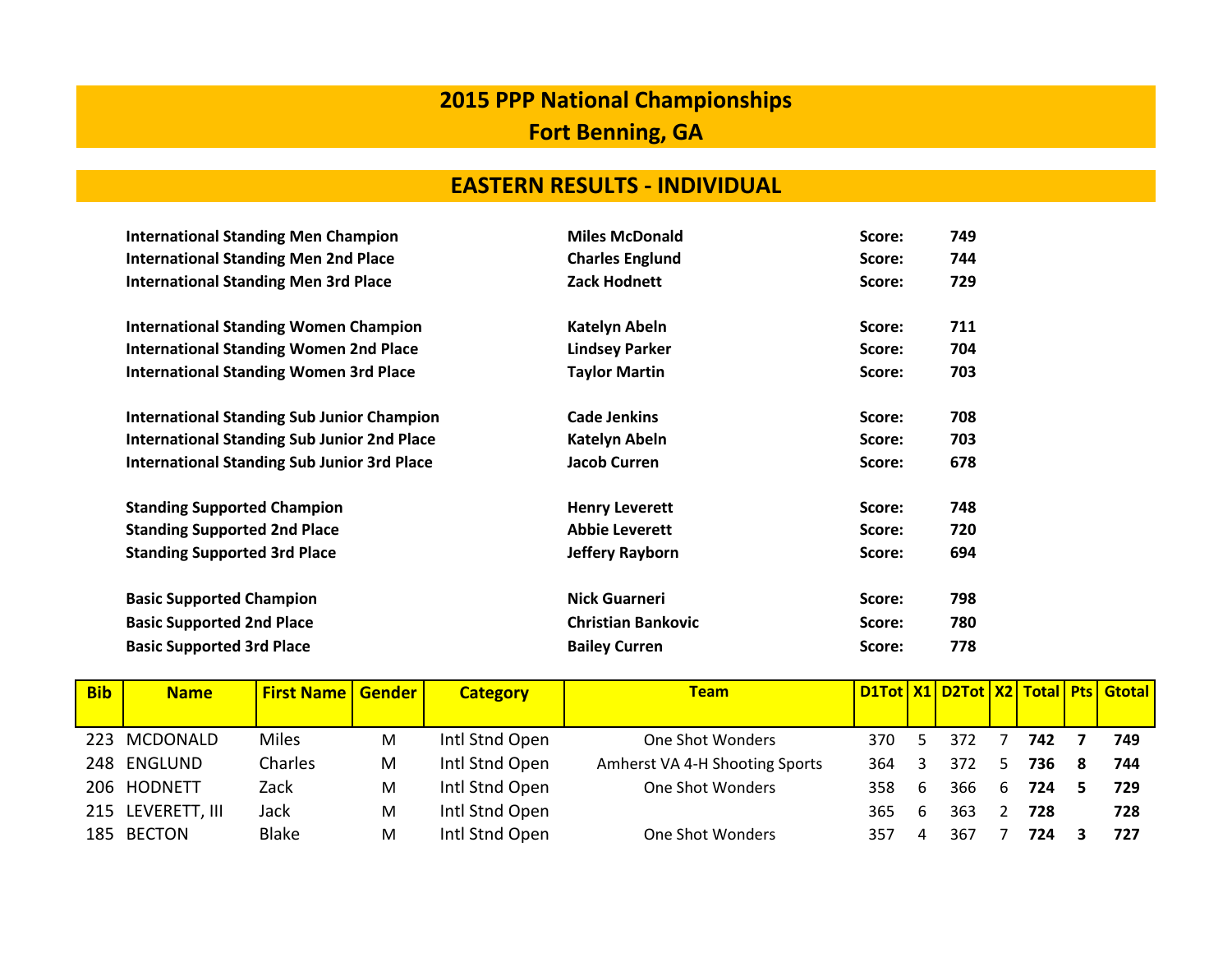| 226 | PARKER           | Clayton        | M | Intl Stnd Open | Show-Me Air Pistol Club          | 360 | 6              | 355 | 5              | 715 | $\overline{2}$ | 717 |
|-----|------------------|----------------|---|----------------|----------------------------------|-----|----------------|-----|----------------|-----|----------------|-----|
| 188 | <b>BURROW</b>    | Jack           | M | Intl Stnd Open |                                  | 351 | $\overline{2}$ | 364 | 11             | 715 | 1              | 716 |
| 190 | <b>CAMDEN</b>    | Dustin         | M | Intl Stnd Open | Show-Me Air Pistol Club          | 357 | $\overline{4}$ | 353 | 3              | 710 | 6              | 716 |
| 224 | <b>MILLER</b>    | Zachary        | M | Intl Stnd Open | <b>Blocton Bullets Mixed</b>     | 353 | 3              | 357 | 5              | 710 | 4              | 714 |
|     | 241 SWISHER      | Kyler          | M | Intl Stnd Open | Pa State Team                    | 349 | $\overline{4}$ | 357 | 5              | 706 |                | 706 |
|     | 236 SINAGRA      | <b>Miles</b>   | M | Intl Stnd Open | Tangi Top Shots A                | 350 | $\overline{4}$ | 354 | 4              | 704 |                | 704 |
|     | 227 PARKER       | Lyndsey        | W | Intl Stnd Open | Show-Me Air Pistol Club          | 348 | $\mathbf{1}$   | 351 | $\mathbf{1}$   | 699 | 5              | 704 |
|     | 245 ZEIGLER      | Sam            | M | Intl Stnd Open | Pa State Team                    | 350 | 8              | 353 | 2              | 703 |                | 703 |
|     | 219 MARTIN       | Taylor         | W | Intl Stnd Open | Newberry Junior Pistol Club Blue | 352 | 6              | 350 | 6              | 702 | $\mathbf{1}$   | 703 |
|     | 186 BLANTON      | Sean           | M | Intl Stnd Open | Newberry Junior Pistol Club Red  | 341 | $\overline{2}$ | 356 | 5              | 697 |                | 697 |
|     | 243 VAUGHAN      | Cheyenne       | W | Intl Stnd Open | <b>Paulding County Top Shots</b> | 346 | 3              | 345 | 5              | 691 | 3              | 694 |
| 247 | <b>MOODY</b>     | Kara           | W | Intl Stnd Open |                                  | 343 | $\overline{4}$ | 343 | 5              | 686 | 7              | 693 |
| 204 | HALTIWANGER      | Carrie         | W | Intl Stnd Open | Newberry Junior Pistol Club Red  | 337 | 3              | 351 | 4              | 688 | 4              | 692 |
| 240 | <b>STURRUP</b>   | Andrew         | M | Intl Stnd Open | Palmyra Pistol                   | 351 | $\overline{4}$ | 337 | 3              | 688 |                | 688 |
| 198 | <b>DOTSON</b>    | Christian      | W | Intl Stnd Open | Tifton 10's                      | 338 | $\overline{2}$ | 337 | 3              | 675 | 6              | 681 |
| 210 | <b>JENKINS</b>   | Jessie         | W | Intl Stnd Open | Tangi Top Shots A                | 344 | 1              | 330 | 5              | 674 | $\overline{2}$ | 676 |
|     | 235 SHIFFLETT    | Maggie         | W | Intl Stnd Open | Palmyra Pistol                   | 324 | $\overline{4}$ | 340 | 3              | 664 |                | 664 |
|     | 191 CLEMENTS     | Tristin        | M | Intl Stnd Open | Tifton 10's                      | 328 | 5              | 325 | $\overline{2}$ | 653 |                | 653 |
| 196 | <b>DILLARD</b>   | Chastity       | W | Intl Stnd Open | Tifton 10's                      | 313 | $\mathbf{1}$   | 338 | 2              | 651 |                | 651 |
|     | 211 KINARD       | <b>Brianna</b> | W | Intl Stnd Open | Newberry Junior Pistol Club Red  | 306 | $\mathbf 0$    | 336 | $\mathbf{1}$   | 642 |                | 642 |
|     | 239 STURRUP      | Amber          | W | Intl Stnd Open | Pa State Team                    | 320 | 3              | 322 | $\mathbf{1}$   | 642 |                | 642 |
|     | 212 LAVERGNE     | Julia          | W | Intl Stnd Open | Tangi Top Shots A                | 313 | $\overline{2}$ | 329 | $\mathbf{1}$   | 642 |                | 642 |
|     | 218 LONG         | Valerie        | W | Intl Stnd Open | Newberry Junior Pistol Club Blue | 313 | $\mathbf{1}$   | 326 | $\overline{2}$ | 639 |                | 639 |
| 225 | <b>NOTHNAGLE</b> | Emily          | W | Intl Stnd Open | Palmyra Pistol                   | 321 | $\mathbf{1}$   | 313 | $\overline{2}$ | 634 |                | 634 |
|     | 216 LONG         | Conrad         | M | Intl Stnd Open | Newberry Junior Pistol Club Blue | 315 | 3              | 312 | 3              | 627 |                | 627 |
| 234 | <b>ROBINSON</b>  | Mikayla        | W | Intl Stnd Open | Mikayla's Kingdom                | 299 | $\overline{2}$ | 312 | $\overline{2}$ | 611 |                | 611 |
| 230 | PERRY            | Brandilyn      | W | Intl Stnd Open |                                  | 318 | $\overline{4}$ | 292 | $\mathbf{1}$   | 610 |                | 610 |
|     | 202 GRAY         | Katherine      | W | Intl Stnd Open | Amherst VA 4-H Shooting Sports   | 263 | $\mathbf 1$    | 302 | $\mathbf 0$    | 565 |                | 565 |
|     |                  |                |   |                |                                  |     |                |     |                |     |                |     |
|     | 183 ABELN        | Katelyn        | W | Intl Sub Jr    | <b>Paulding County Top Shots</b> | 343 | 5              | 360 | 4              | 703 | 8              | 711 |
| 209 | <b>JENKINS</b>   | Cade           | M | Intl Sub Jr    | Tangi Top Shots B                | 354 | 6              | 354 | $\overline{4}$ | 708 |                | 708 |
| 193 | <b>CURREN</b>    | Jacob          | M | Intl Sub Jr    | <b>Blocton Bullets Mixed</b>     | 337 | 3              | 341 | $\mathbf{1}$   | 678 |                | 678 |
|     | 228 PERISE       | Sam            | м | Intl Sub Jr    | Tangi Top Shots B                | 322 | $\overline{2}$ | 341 | 3              | 663 |                | 663 |
|     |                  |                |   |                |                                  |     |                |     |                |     |                |     |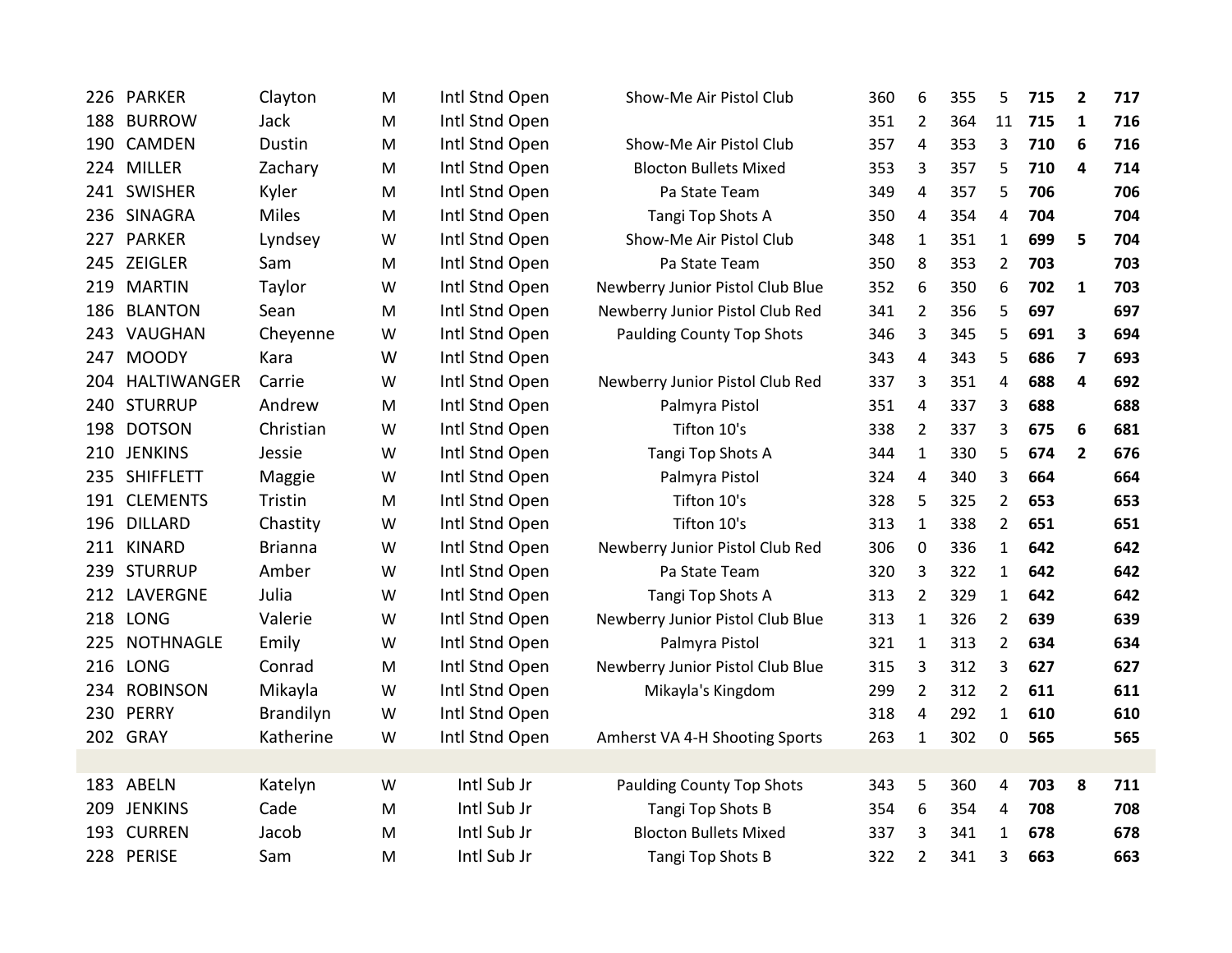| 194 | <b>DALES</b>       | Johnna          | W | Intl Sub Jr            | Mikayla's Kingdom                  | 324 | $\overline{2}$ | 326 | 1              | 650 | 650 |
|-----|--------------------|-----------------|---|------------------------|------------------------------------|-----|----------------|-----|----------------|-----|-----|
| 197 | <b>DIXON</b>       | Hayden          | W | Intl Sub Jr            | <b>Paulding County Top Shots</b>   | 303 | $\mathbf 0$    | 330 | $\overline{2}$ | 633 | 633 |
| 229 | <b>PERRY</b>       | Aidan           | M | Intl Sub Jr            | Tangi Top Shots B                  | 305 | 0              | 312 | 0              | 617 | 617 |
| 195 | <b>DEPAMPHILIS</b> | Devin           | M | Intl Sub Jr            |                                    | 316 | 1              | 294 | 2              | 610 | 610 |
|     | 200 GASKINS        | Kaitlyn         | W | Intl Sub Jr            | Mikayla's Kingdom                  | 275 | $\mathbf{1}$   | 306 | $\overline{2}$ | 581 | 581 |
|     |                    |                 |   |                        |                                    |     |                |     |                |     |     |
|     | 214 LEVERETT       | Henry           | M | <b>Stnd Supported</b>  |                                    | 373 | 9              | 375 | 11             | 748 |     |
| 213 | <b>LEVERETT</b>    | Abbie           | W | <b>Stnd Supported</b>  |                                    | 364 | 5              | 356 | 5              | 720 |     |
| 232 | <b>RAYBORN</b>     | Jeffery         | M | <b>Stnd Supported</b>  |                                    | 348 | 3              | 346 | 3              | 694 |     |
| 231 | <b>PERRY</b>       | Peyton          | M | <b>Stnd Supported</b>  |                                    | 297 | $\overline{2}$ | 305 | $\mathbf{1}$   | 602 |     |
|     | 201 GRAY           | Amy             | W | <b>Stnd Supported</b>  | Amherst VA 4-H Shooting Sports     | 275 | 1              | 260 | 0              | 535 |     |
|     |                    |                 |   |                        |                                    |     |                |     |                |     |     |
| 203 | <b>GUARNERI</b>    | <b>Nick</b>     | M | <b>Basic Supported</b> | Tangi Top Shots Supported          | 399 | 28             | 399 | 35             | 798 |     |
| 184 | <b>BANKOVIC</b>    | Christian       | M | <b>Basic Supported</b> | Tangi Top Shots Supported          | 384 | 14             | 396 | 25             | 780 |     |
| 192 | <b>CURREN</b>      | <b>Bailey</b>   | W | <b>Basic Supported</b> | <b>Blocton Bullets Mixed</b>       | 386 | 17             | 392 | 17             | 778 |     |
| 205 | <b>HALTIWANGER</b> | Clarissa        | W | <b>Basic Supported</b> | Newberry Junior Pistol Club White  | 392 | 16             | 385 | 15             | 777 |     |
| 208 | <b>HYDE</b>        | Irma            | W | <b>Basic Supported</b> | Tangi Top Shots Supported          | 383 | 16             | 387 | 14             | 770 |     |
| 189 | <b>BURROW</b>      | Layney          | W | <b>Basic Supported</b> |                                    | 361 | 7              | 384 | 14             | 745 |     |
| 217 | <b>LONG</b>        | <b>Nicholas</b> | M | <b>Basic Supported</b> | Newberry Junior Pistol Club White  | 374 | 6              | 365 | 4              | 739 |     |
| 187 | <b>BRANDON</b>     | Phoebe          | W | <b>Basic Supported</b> |                                    | 359 | 5              | 376 | 9              | 735 |     |
| 237 | <b>SMITH</b>       | Kylie           | W | <b>Basic Supported</b> |                                    | 360 | 6              | 368 | 5              | 728 |     |
| 199 | <b>GALLINARI</b>   | Amelia          | W | <b>Basic Supported</b> |                                    | 355 | 8              | 367 | 6              | 722 |     |
| 238 | <b>SMITH</b>       | Remington       | M | <b>Basic Supported</b> | Turner County 4H Long Shot Clovers | 337 | 3              | 370 | 9              | 707 |     |
| 233 | <b>RAYBORN</b>     | <b>Trey</b>     | M | <b>Basic Supported</b> |                                    | 335 | $\overline{2}$ | 372 | 5              | 707 |     |
| 207 | <b>HOWARD</b>      | Jim             | M | <b>Basic Supported</b> |                                    | 343 | 4              | 341 | $\mathbf{1}$   | 684 |     |
| 222 | <b>MCCULLOUGH</b>  | Shelby          | W | <b>Basic Supported</b> | Newberry Junior Pistol Club White  | 343 | 8              | 314 | $\overline{2}$ | 657 |     |
|     | 246 ZEIGLER        | Tyler           | M | <b>Basic Supported</b> |                                    | 333 | 3              | 322 | 3              | 655 |     |
| 244 | <b>WATSON</b>      | Will            | M | <b>Basic Supported</b> | Turner County 4H Long Shot Clovers | 323 | 3              | 329 | 3              | 652 |     |
| 220 | <b>MAULDIN</b>     | Erika           | W | <b>Basic Supported</b> | Turner County 4H Long Shot Clovers | 317 | 2              | 319 | 0              | 636 |     |
| 221 | <b>MCCULLOUGH</b>  | Emily           | W | <b>Basic Supported</b> |                                    | 313 | 3              | 224 | 0              | 537 |     |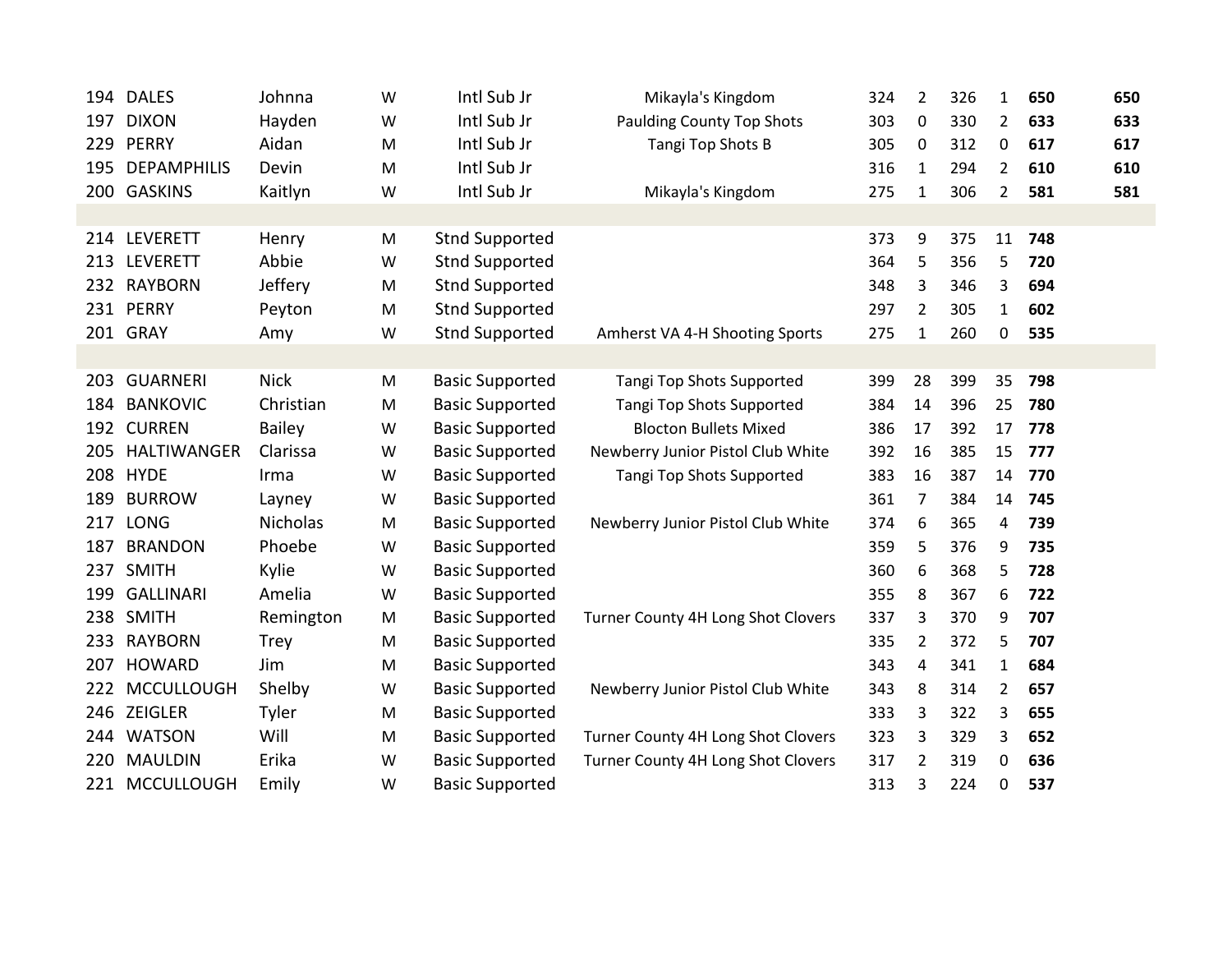## **EASTERN TEAM RESULTS 2015 PPP National Championships Fort Benning, GA**

| <b>International Standing Team Champion</b>  | <b>One Shot Wonders</b><br><b>Blake Becton</b><br>Zack Hodnett<br>Miles McDonald       | Score: | 2190 |
|----------------------------------------------|----------------------------------------------------------------------------------------|--------|------|
| <b>International Standing Team 2nd Place</b> | <b>Show-Me Air Pistol Club</b><br>Dustin Camden<br>Clayton Parker<br>Lyndsey Parker    | Score: | 2124 |
| <b>International Standing Team 3rd Place</b> | Pa State Team<br>Amber Sturrup<br><b>Kyler Swisher</b><br>Sam Zeigler                  | Score: | 2051 |
| <b>Mixed Team Champion</b>                   | <b>Blocton Bullets Mixed</b><br><b>Bailey Curren</b><br>Jacob Curren<br>Zachary Miller | Score: | 2166 |
| <b>Mixed Team 2nd Place</b>                  | <b>Amherst VA 4-H Shooting Sports</b><br>Amy Gray<br>Katherine Gray<br>Charles Englund | Score: | 1836 |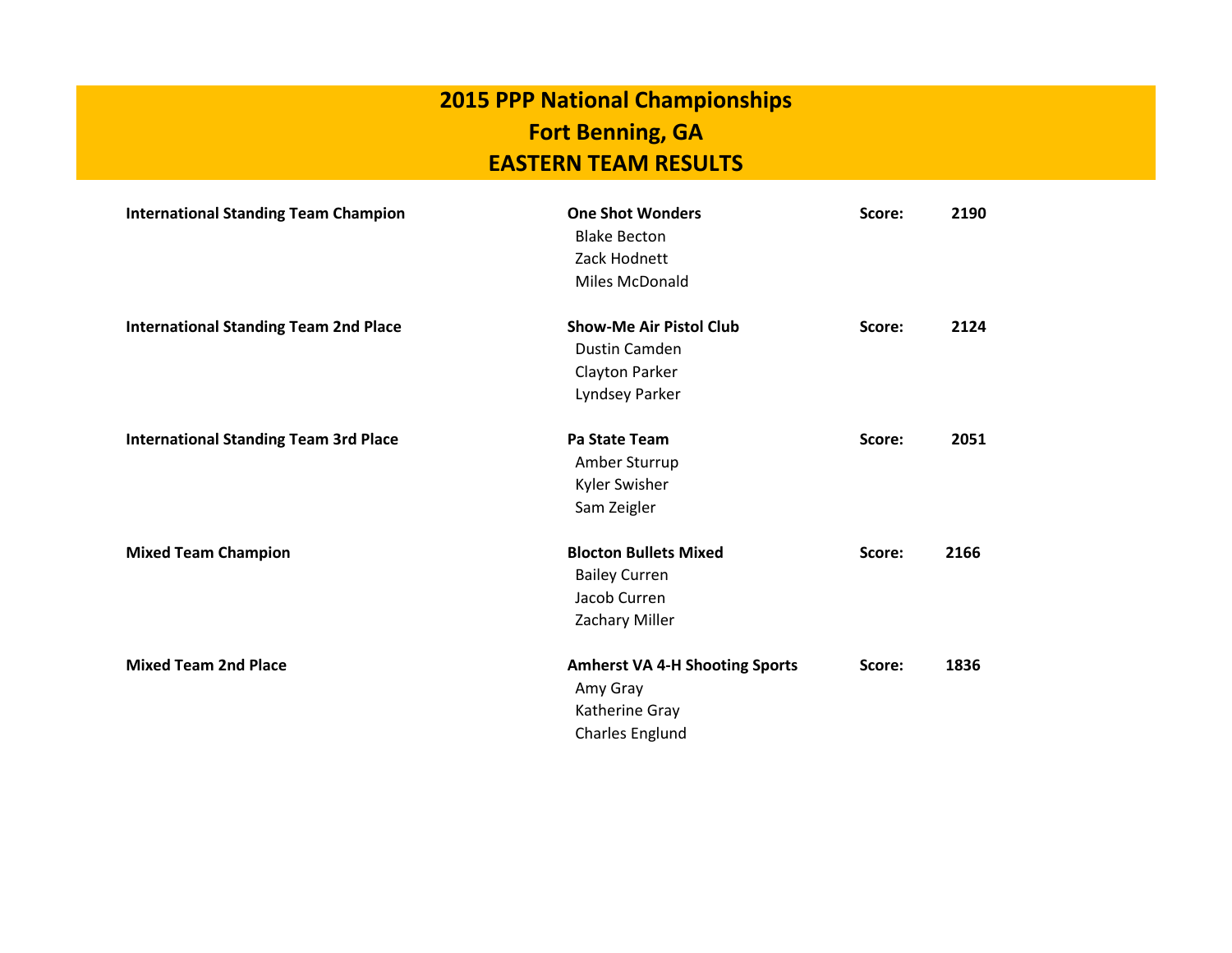| <b>Supported Team Champion</b>   | <b>Tangi Top Shots Supported</b><br>Christian Bankovic<br>Nick Guarneri<br>Irma Hyde                          | Score: | 2348 |
|----------------------------------|---------------------------------------------------------------------------------------------------------------|--------|------|
| <b>Supported Team 2nd Place</b>  | <b>Newberry Junior Pistol Club White</b><br>Clarissa Haltiwanger<br>Nicholas Long<br><b>Shelby McCullough</b> | Score: | 2173 |
| <b>Suppported Team 3rd Place</b> | <b>Turner County 4H Long Shot Clovers</b><br>Erika Mauldin<br>Remington Smith<br>Will Watson                  | Score: | 1995 |

| <b>Bib</b> | <b>Name</b>     | <b>First Name</b> | <b>Gender</b> | <b>Team Category</b> | <b>Team</b>                             |      |                | D1Tot   X1   D2Tot   X2   Total |              |      |
|------------|-----------------|-------------------|---------------|----------------------|-----------------------------------------|------|----------------|---------------------------------|--------------|------|
| 194        | <b>DALES</b>    | Johnna            | W             | Standing             | Mikayla's Kingdom                       | 324  | 2              | 326                             | $\mathbf{1}$ | 650  |
| 200        | <b>GASKINS</b>  | Kaitlyn           | W             | <b>Standing</b>      | Mikayla's Kingdom                       | 275  | 1              | 306                             | 2            | 581  |
| 234        | <b>ROBINSON</b> | Mikayla           | W             | <b>Standing</b>      | Mikayla's Kingdom                       | 299  | $\overline{2}$ | 312                             | 2            | 611  |
|            | <b>TOTAL</b>    |                   |               | <b>Standing</b>      | <b>Mikayla's Kingdom</b>                | 898  |                | 944                             |              | 1842 |
| 216        | <b>LONG</b>     | Conrad            | M             | <b>Standing</b>      | Newberry Junior Pistol Club Blue        | 315  | 3              | 312                             | 3            | 627  |
| 218        | <b>LONG</b>     | Valerie           | W             | <b>Standing</b>      | Newberry Junior Pistol Club Blue        | 313  | 1              | 326                             | 2            | 639  |
| 219        | <b>MARTIN</b>   | Taylor            | W             | Standing             | Newberry Junior Pistol Club Blue        | 352  | 6              | 350                             | 6            | 702  |
|            | <b>TOTAL</b>    |                   |               | <b>Standing</b>      | <b>Newberry Junior Pistol Club Blue</b> | 980  | 10             | 988                             | 11           | 1968 |
| 186        | <b>BLANTON</b>  | Sean              | M             | <b>Standing</b>      | Newberry Junior Pistol Club Red         | 341  | 2              | 356                             | 5.           | 697  |
| 204        | HALTIWANGER     | Carrie            | W             | <b>Standing</b>      | Newberry Junior Pistol Club Red         | 337  | 3              | 351                             | 4            | 688  |
| 211        | <b>KINARD</b>   | <b>Brianna</b>    | W             | <b>Standing</b>      | Newberry Junior Pistol Club Red         | 306  | $\Omega$       | 336                             | $\mathbf{1}$ | 642  |
|            | <b>TOTAL</b>    |                   |               | <b>Standing</b>      | <b>Newberry Junior Pistol Club Red</b>  | 984  |                | 1043                            |              | 2027 |
| 185        | <b>BECTON</b>   | <b>Blake</b>      | M             | <b>Standing</b>      | One Shot Wonders                        | 357  | 4              | 367                             | 7            | 724  |
| 206        | <b>HODNETT</b>  | Zack              | M             | <b>Standing</b>      | One Shot Wonders                        | 358  | 6              | 366                             | 6            | 724  |
| 223        | <b>MCDONALD</b> | <b>Miles</b>      | M             | <b>Standing</b>      | One Shot Wonders                        | 370  | 5              | 372                             |              | 742  |
|            | <b>TOTAL</b>    |                   |               | <b>Standing</b>      | <b>One Shot Wonders</b>                 | 1085 |                | 1105                            |              | 2190 |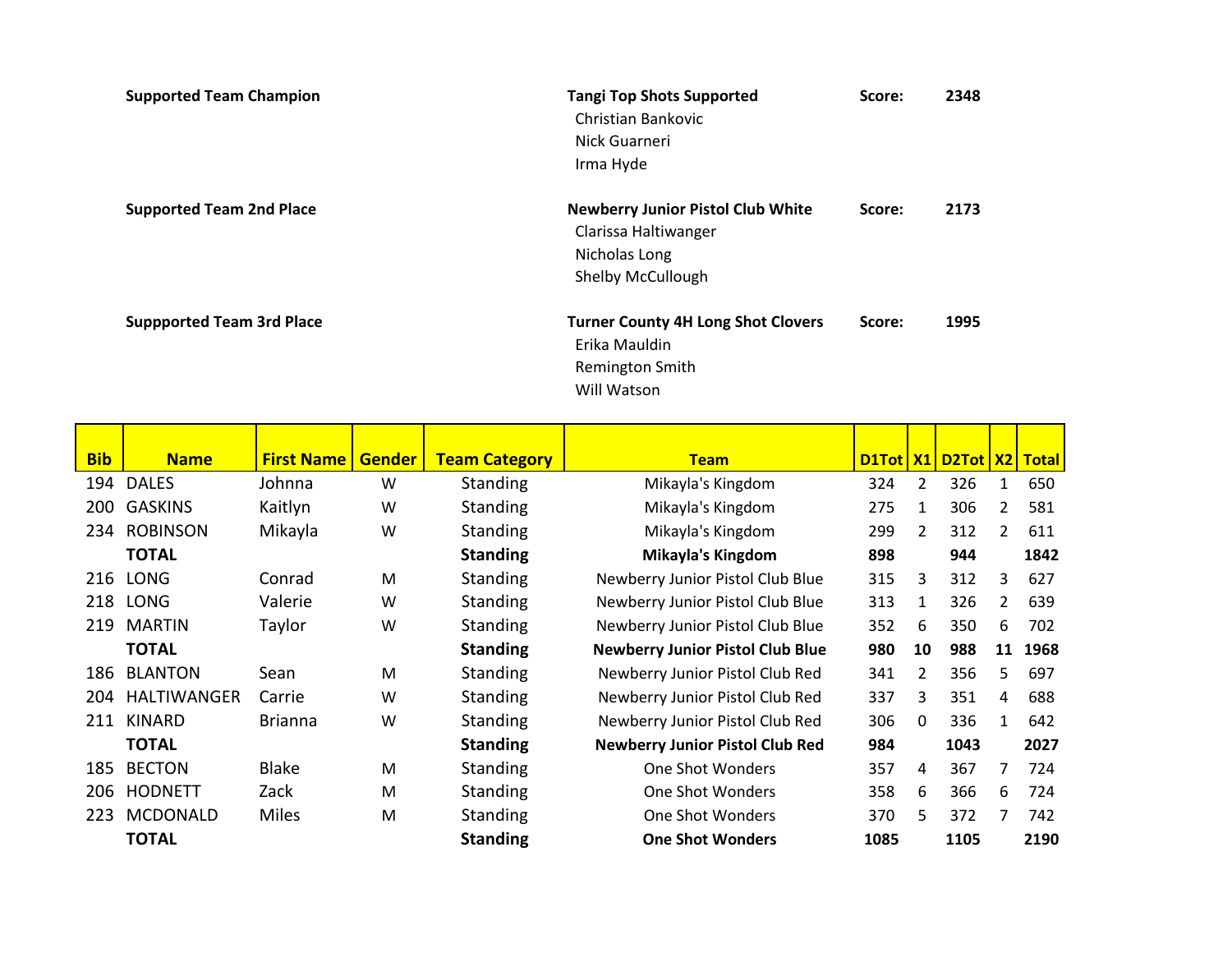| 239 | <b>STURRUP</b>   | Amber        | W         | <b>Standing</b> | Pa State Team                         | 320  | 3              | 322  | $\mathbf{1}$            | 642  |
|-----|------------------|--------------|-----------|-----------------|---------------------------------------|------|----------------|------|-------------------------|------|
|     | 241 SWISHER      | Kyler        | M         | Standing        | Pa State Team                         | 349  | 4              | 357  | 5                       | 706  |
|     | 245 ZEIGLER      | Sam          | M         | <b>Standing</b> | Pa State Team                         | 350  | 8              | 353  | $\overline{2}$          | 703  |
|     | <b>TOTAL</b>     |              |           | <b>Standing</b> | Pa State Team                         | 1019 |                | 1032 |                         | 2051 |
| 225 | <b>NOTHNAGLE</b> | Emily        | W         | Standing        | Palmyra Pistol                        | 321  | $\mathbf{1}$   | 313  | $\overline{2}$          | 634  |
| 235 | <b>SHIFFLETT</b> | Maggie       | W         | Standing        | Palmyra Pistol                        | 324  | 4              | 340  | 3                       | 664  |
|     | 240 STURRUP      | Andrew       | M         | Standing        | Palmyra Pistol                        | 351  | $\overline{4}$ | 337  | 3                       | 688  |
|     | <b>TOTAL</b>     |              |           | <b>Standing</b> | <b>Palmyra Pistol</b>                 | 996  |                | 990  |                         | 1986 |
|     | 183 ABELN        | Katelyn      | W         | Standing        | <b>Paulding County Top Shots</b>      | 343  | 5              | 360  | 4                       | 703  |
| 197 | <b>DIXON</b>     | Hayden       | W         | Standing        | <b>Paulding County Top Shots</b>      | 303  | 0              | 330  | $\overline{2}$          | 633  |
|     | 243 VAUGHAN      | Cheyenne     | W         | Standing        | <b>Paulding County Top Shots</b>      | 346  | 3              | 345  | 5                       | 691  |
|     | <b>TOTAL</b>     |              |           | <b>Standing</b> | <b>Paulding County Top Shots</b>      | 992  | 8              | 1035 | 11                      | 2027 |
|     | 190 CAMDEN       | Dustin       | M         | Standing        | Show-Me Air Pistol Club               | 357  | 4              | 353  | 3                       | 710  |
|     | 226 PARKER       | Clayton      | M         | Standing        | Show-Me Air Pistol Club               | 360  | 6              | 355  | 5                       | 715  |
|     | 227 PARKER       | Lyndsey      | W         | Standing        | Show-Me Air Pistol Club               | 348  | $\mathbf{1}$   | 351  | $\mathbf{1}$            | 699  |
|     | <b>TOTAL</b>     |              |           | <b>Standing</b> | <b>Show-Me Air Pistol Club</b>        | 1065 |                | 1059 |                         | 2124 |
| 210 | <b>JENKINS</b>   | Jessie       | W         | Standing        | Tangi Top Shots A                     | 344  | $\mathbf{1}$   | 330  | 5                       | 674  |
| 212 | LAVERGNE         | Julia        | W         | Standing        | Tangi Top Shots A                     | 313  | $\overline{2}$ | 329  | $\mathbf{1}$            | 642  |
|     | 236 SINAGRA      | <b>Miles</b> | M         | Standing        | Tangi Top Shots A                     | 350  | $\overline{4}$ | 354  | 4                       | 704  |
|     | <b>TOTAL</b>     |              |           | <b>Standing</b> | <b>Tangi Top Shots A</b>              | 1007 |                | 1013 |                         | 2020 |
| 209 | <b>JENKINS</b>   | Cade         | ${\sf M}$ | Standing        | Tangi Top Shots B                     | 354  | 6              | 354  | $\overline{\mathbf{4}}$ | 708  |
|     | 228 PERISE       | Sam          | M         | Standing        | Tangi Top Shots B                     | 322  | $\overline{2}$ | 341  | 3                       | 663  |
| 229 | PERRY            | Aidan        | M         | Standing        | Tangi Top Shots B                     | 305  | 0              | 312  | $\mathbf 0$             | 617  |
|     | <b>TOTAL</b>     |              |           | <b>Standing</b> | <b>Tangi Top Shots B</b>              | 981  |                | 1007 |                         | 1988 |
|     | 191 CLEMENTS     | Tristin      | M         | Standing        | Tifton 10's                           | 328  | 5              | 325  | $\overline{2}$          | 653  |
| 196 | <b>DILLARD</b>   | Chastity     | W         | Standing        | Tifton 10's                           | 313  | $\mathbf{1}$   | 338  | $\overline{2}$          | 651  |
| 198 | <b>DOTSON</b>    | Christian    | W         | Standing        | Tifton 10's                           | 338  | $\overline{2}$ | 337  | 3                       | 675  |
|     | <b>TOTAL</b>     |              |           | <b>Standing</b> | <b>Tifton 10's</b>                    | 979  |                | 1000 |                         | 1979 |
|     | 201 GRAY         | Amy          | W         | Mixed           | Amherst VA 4-H Shooting Sports        | 275  | $\mathbf{1}$   | 260  | 0                       | 535  |
| 202 | GRAY             | Katherine    | W         | Mixed           | Amherst VA 4-H Shooting Sports        | 263  | $\mathbf{1}$   | 302  | $\mathbf 0$             | 565  |
| 248 | <b>ENGLUND</b>   | Charles      | M         | Mixed           | Amherst VA 4-H Shooting Sports        | 364  | 3              | 372  | 5                       | 736  |
|     | <b>TOTAL</b>     |              |           | <b>Mixed</b>    | <b>Amherst VA 4-H Shooting Sports</b> | 902  |                | 934  |                         | 1836 |